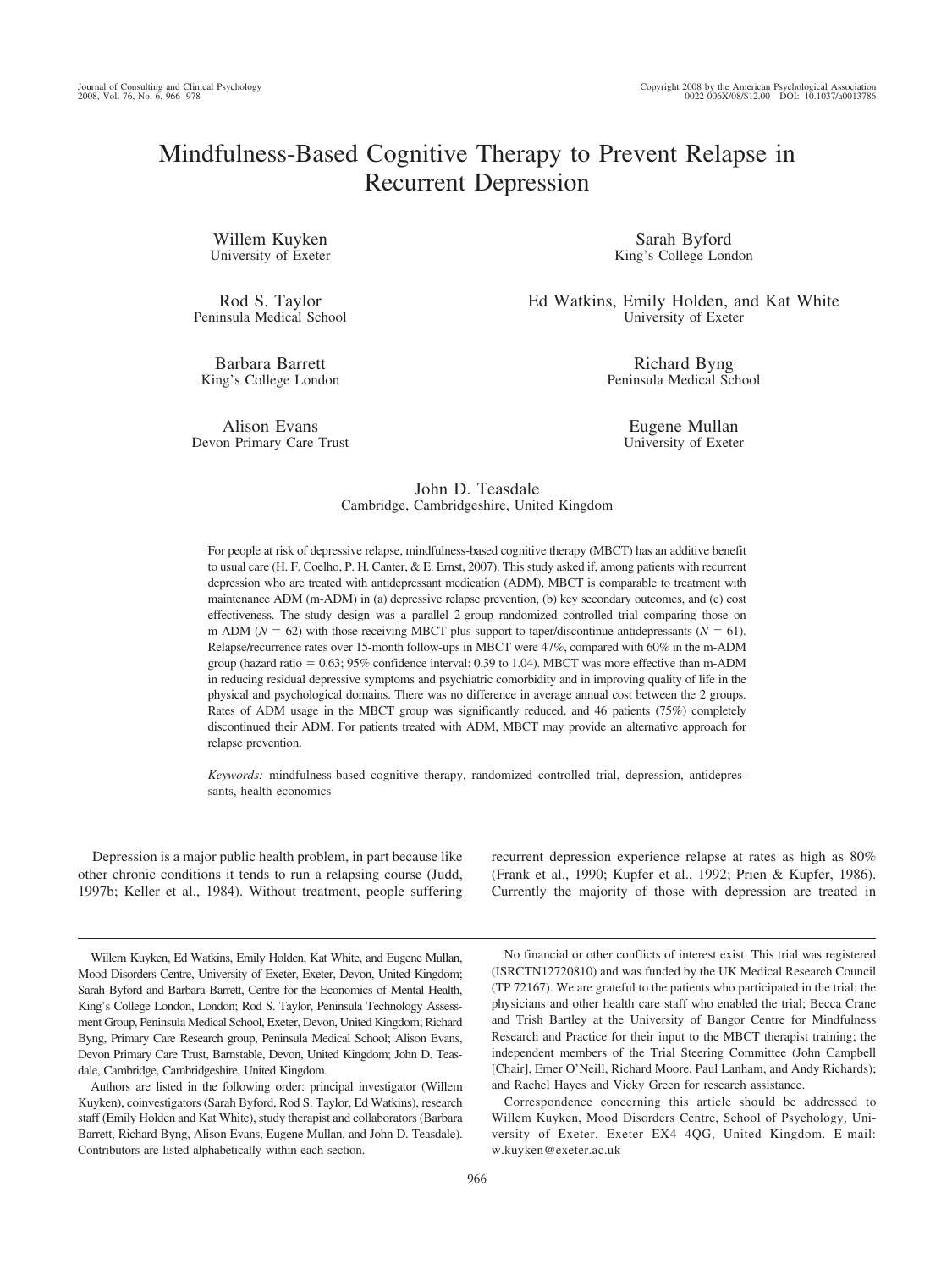primary care (Katon & Schulberg, 1992), and maintenance antidepressant medication (m-ADM) is the mainstay approach (Geddes et al., 2003; National Institute for Clinical Excellence [NICE], 2004). To stay well, people with a history of recurrent depression are recommended to continue antidepressant medication (ADM) for at least 2 years. However, many experience unpleasant side effects, rates of adherence tend to be low, and many express a preference for psychosocial interventions (Cooper et al., 2007; NICE, 2004; Olfson, Marcus, Tedeschi, & Wan, 2006; van Schaik et al., 2004). User group and professional consensus recommends as priorities for future research (a) the development of psychosocial interventions to prevent depressive relapse and (b) the use of nontraditional delivery systems, such as group interventions, to significantly expand the accessibility of cost-effective therapies (Hirschfield et al., 1997; Hollon et al., 2002).

In response to this challenge, mindfulness-based cognitive therapy (MBCT) was developed with a specific focus on preventing relapse/recurrence of depression (Segal, Williams, & Teasdale, 2002). MBCT is a relatively brief, 8-week group program. With 8 –15 patients per group, MBCT has the potential to help a large number of people in primary care settings at relatively low cost compared with individual therapies. In two randomized controlled trials, MBCT plus usual care halved the rates of relapse compared with usual care over a 60-week follow-up period among people who had experienced three or more previous episodes of major depression: Approximately two thirds of the sample relapsed in the usual care arm versus approximately one third relapsed in the MBCT plus usual care arm (Ma & Teasdale, 2004; Teasdale et al., 2000). It is noteworthy that an exclusion criterion for these trials was current ADM treatment, even though this is the most common treatment approach for recurrent depression. Moreover, there are currently no trials comparing MBCT with an active treatment (Coelho et al., 2007).

The rationale for this trial was as follows. First, given that m-ADM over at least 2 years is recommended to prevent relapse/ recurrence (Geddes et al., 2003; NICE, 2004) and many patients express a preference for an alternative approach, it is important to establish whether MBCT enables patients to taper/discontinue ADM. Second, the majority of depression presents in primary care, and the generalizability of MBCT to real-world primary care settings has not been established. Third, the two trials to date were conducted by members of the group that developed MBCT, and there is a need for independent replication. Fourth, in health and mental health trials there is a growing acknowledgement of the need for a more sophisticated and patient-centered approach to outcome assessment that extends beyond the assessment of depressive relapse/recurrence to include measures of the nature of depressive relapses/recurrences, comorbidity, and quality of life (e.g., Zimmerman et al., 2006). Finally, MBCT has not yet been compared with another active treatment.

The primary aim of this trial was to examine whether MBCT provides an alternative approach to m-ADM in preventing depressive relapse/recurrence. We compared the sustained recovery of people taking m-ADM with that of people who participated in an MBCT program and were supported in tapering and discontinuing their m-ADM. Our secondary study aim was to compare MBCT and m-ADM in terms of residual depressive symptoms, comorbid psychiatric diagnoses, quality of life, and cost effectiveness. Finally, we sought to establish if MBCT enabled patients to taper/ discontinue their ADM.

# Method

## *Design*

Study participants had a history of three or more previous episodes of depression, had been treated with a therapeutic dose of ADM over the last 6 months, and were currently either in full or partial remission from the most recent episode. They were randomly allocated to participate in either a traditional m-ADM treatment or an 8-week MBCT class that included support to taper/discontinue their m-ADM. Block randomization (block size  $= 4$ ) to the two groups was performed by an independent statistician using computer-generated quasi-random numbers. Randomization was stratified according to patients' symptomatic status at intake assessment by using the Hamilton Rating Scale for Depression (HRSD; J. B. Williams, 1988; asymptomatic  $HRSD < 8$ ; partially symptomatic =  $HRSD \ge 8$ ). The study was approved by the UK National Health Service North and East Devon Research Ethics Committee.

Time from randomization to depressive relapse/recurrence was the primary outcome measure, with patients followed up at 3-month intervals for 15 months. Secondary outcome measures were severity/duration of relapses/recurrences, severity of residual depressive symptoms, number of comorbid psychiatric diagnoses, quality of life, and service use.

#### *Participants*

The study was conducted in primary care settings across a range of urban and rural locations in Devon, England. Recruitment was designed to screen as wide a population as possible in primary care (White, Holden, Byng, Mullan, & Kuyken, 2007). First, we searched computerized practice databases to identify patients who had been prescribed ADM for the previous 6 months. Medical records were then consulted to establish as far as possible whether patients met study inclusion and exclusion criteria. Primary care physicians then screened the list of selected patients and wrote letters to potential participants describing the study, enclosing the study information sheet, and stating that unless they decided to opt out they would be contacted by a member of the study team. Unless potential participants opted out, a research officer made contact by telephone to discuss the study, and with potential participants' further verbal consent they were screened for eligibility. If eligible and willing, patients attended a meeting for the study intake assessment, where they were invited to sign a formal consent form.

One hundred twenty-three people met the study's criteria and agreed to participate. Inclusion criteria were as follows: three or more previous episodes of depression meeting criteria for depression according to the *Diagnostic and Statistical Manual of Mental Disorders* (4th ed.; *DSM–IV;* American Psychiatric Association, 1994); 18 years of age or older; and on a therapeutic dose of m-ADM in line with the British National Formulary (British Medical Association & Royal Pharmaceutical Society of Great Britain [BMA–RPSGB], 2006) for at least the previous 6 months and is in either full or partial remission from the most recent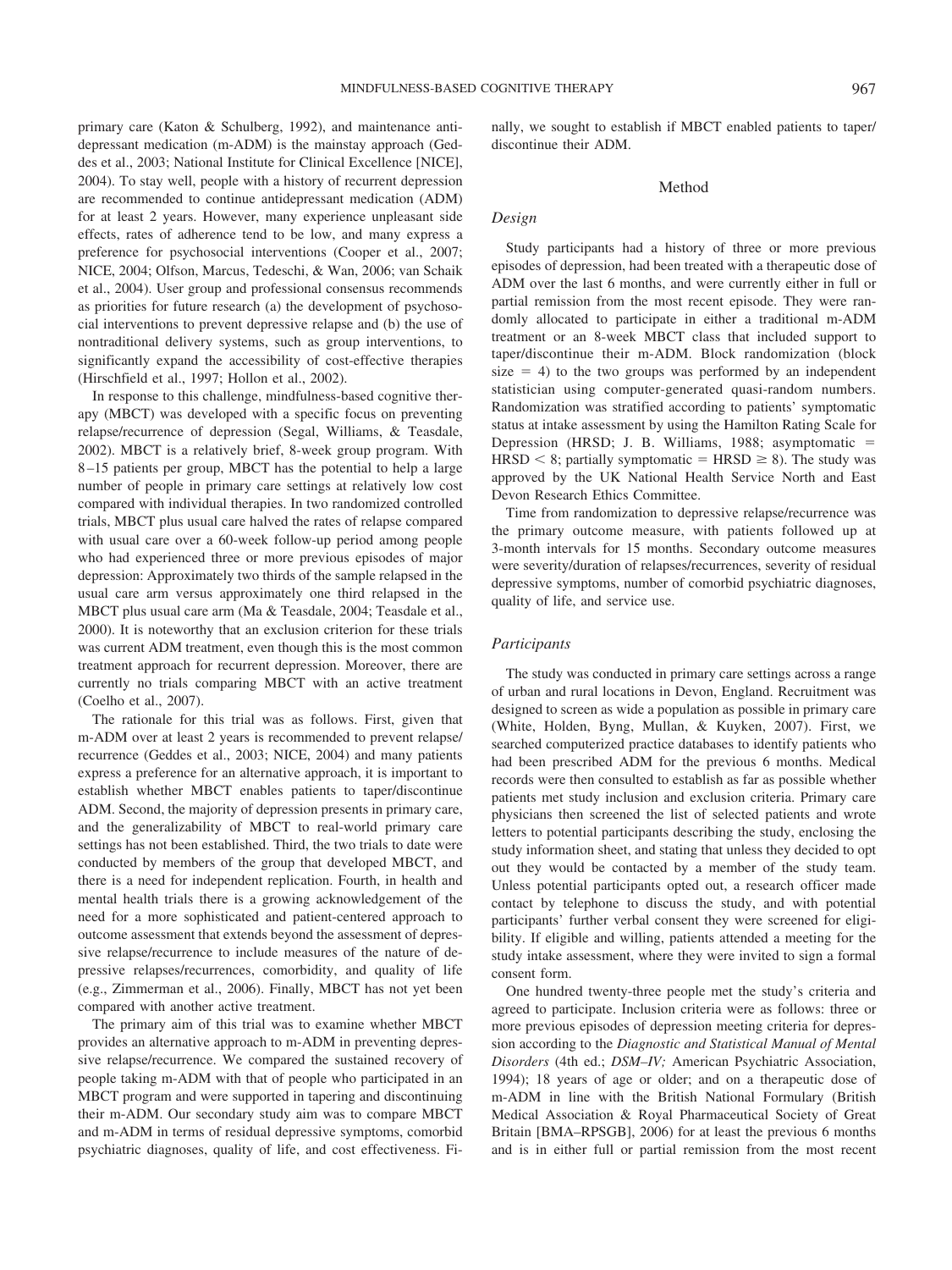episode of depression. Exclusion criteria were as follows: comorbid diagnoses of current substance dependence; organic brain damage; current/past psychosis; bipolar disorder; persistent antisocial behavior; persistent self-injury requiring clinical management/therapy; unable to engage with MBCT for physical, practical, or other reasons (e.g., very disabling physical problem, unable to comprehend materials); and formal concurrent psychotherapy.

## *Interventions*

*MBCT and antidepressant tapering/discontinuation.* MBCT is a manualized, group-based skills training program designed to enable patients to learn skills that prevent the recurrence of depression (Segal, Williams, & Teasdale, 2002). It is derived from mindfulness-based stress reduction, a program with proven efficacy in ameliorating distress in people suffering chronic disease (Baer, 2003; Kabat-Zinn, 1990), and cognitive– behavioral therapy for acute depression (Beck, Rush, Shaw, & Emery, 1979), which has demonstrated efficacy in preventing depressive relapse/ recurrence (Hollon et al., 2005). MBCT is intended to enable people to learn to become more aware of the bodily sensations, thoughts, and feelings associated with depressive relapse and to relate constructively to these experiences. It is based on theoretical and empirical work demonstrating that depressive relapse is associated with the reinstatement of automatic modes of thinking, feeling, and behaving that are counterproductive because they contribute to and maintain depressive relapse and recurrence (e.g., self-critical thinking and avoidance; Lau, Segal, & Williams, 2004). Participants learn to recognize these "automatic pilot" modes, step out of these modes, and respond in healthier ways by intentionally moving into a mode in which they decenter from negative thoughts/feelings (e.g., by learning that "thoughts are not facts"), accept difficulties with a stance of self-compassion, and use bodily awareness to ground and transform their experience. In the latter stages of the course, patients develop an "action plan" that sets out strategies for responding when they become aware of early warning signs of relapse/recurrence (see J. M. G. Williams, Teasdale, Segal, & Kabat-Zinn, 2007).

The MBCT relapse prevention intervention was delivered in primary care settings with MBCT groups of 9 –15 patients following the treatment protocol (Segal, Williams, & Teasdale, 2002): 2-hr sessions over 8 consecutive weeks, followed by four follow-up sessions in the following year. Session content included guided mindfulness practices (i.e., body scan, sitting meditation, yoga); inquiry into patients' experience of these practices; review of weekly homework (i.e., 40 min of mindfulness practice per day and generalization of session learning); and teaching/discussion of cognitive– behavioral skills. In line with the two previous MBCT trials, *an adequate dose of MBCT* was defined as participation in at least four of the eight MBCT group sessions.

All trial groups were videotaped with digital cameras for therapist supervision, checks on therapist competence, and checks on treatment adherence. The five trial groups were instructed by either a clinical psychologist or an occupational therapist (three and two groups, respectively). Both therapists had undergone a training program taught and supervised by one of the developers of MBCT (John D. Teasdale), had experience of running at least two supervised pilot groups, and had an ongoing personal mindfulness practice. An independent check on therapist competency was established before therapists progressed to running trial groups: An experienced MBCT therapist independent of the trial rated at least two videotapes of MBCT therapy sessions and made an overall judgment as to whether the therapists were competent.

Patients in the MBCT arm were supported in tapering and discontinuing their ADM by their primary care physician. Patients and physicians were initially prompted to begin discussing a tapering/discontinuation regime after 4 –5 weeks of the MBCT groups. At the end of the MBCT groups, they were reminded to ensure a tapering/discontinuation regime was in place. We reasoned that because our sample reported three or more previous episodes of depression and had received at least 6 months of m-ADM, their tapering/discontinuation scheme would need to be conducted with great care. Tapering/discontinuation regimes were determined by physicians and patients, although the research team asked that patients consider tapering/discontinuing their medication as soon following MBCT as they deemed appropriate and within 6 months of the MBCT group ending. This allowed (a) tapering to be conducted at a pace determined by physicians and patients and (b) a substantial window to the study's end when patients had discontinued m-ADM to monitor the primary and secondary outcomes. The study team provided guideline information to physicians and patients about typical tapering/discontinuation regimes and possible withdrawal effects. If at any time the study team became aware of difficulties with medication tapering/ discontinuation, the MBCT therapist first contacted the patient to understand the difficulty and then wherever appropriate encouraged the patient together with their physician to review the tapering/discontinuation regime.

*Maintenance antidepressant treatment.* The m-ADM relapse prevention intervention comprised maintenance of the ADM treatment that was an inclusion criterion for the study. Patients were monitored and treated by their physicians in primary care settings. During the maintenance phase, physicians were asked to manage m-ADM in line with standard clinical practice and the British National Formulary. Primary care physicians were asked to meet with patients regularly to review their medication treatment. Changes in medication sometimes occurred during the maintenance treatment stage, but physicians and patients were asked to ensure the dose remained within therapeutic limits.

*Medication adherence.* Medication adherence was monitored through patients' self-report at follow-ups every 3 months, practice databases, and the Morisky Medication Adherence Scale (MMAS; Morisky, Green, & Levine, 1986). Scores of 0-1 on the MMAS are considered to indicate high levels of adherence; scores of 2 or more in our study were taken to signal a possible adherence problem requiring action. If problems were identified at any assessment point, these were resolved through dialogue between a member of the research team not blind to treatment condition, the prescribing physician, and the patient, but we ensured that the research officer conducting follow-ups remained blind to treatment condition. Normally this addressed any problems with the m-ADM. However, if there were ongoing problems with adherence, these were addressed on a case-by-case basis with the goal of encouraging patients to continue taking a therapeutic dose of m-ADM for the duration of the follow-up period. *Protocol adherence* was defined as continuing to take m-ADM at a therapeutic maintenance dose for the duration of the trial.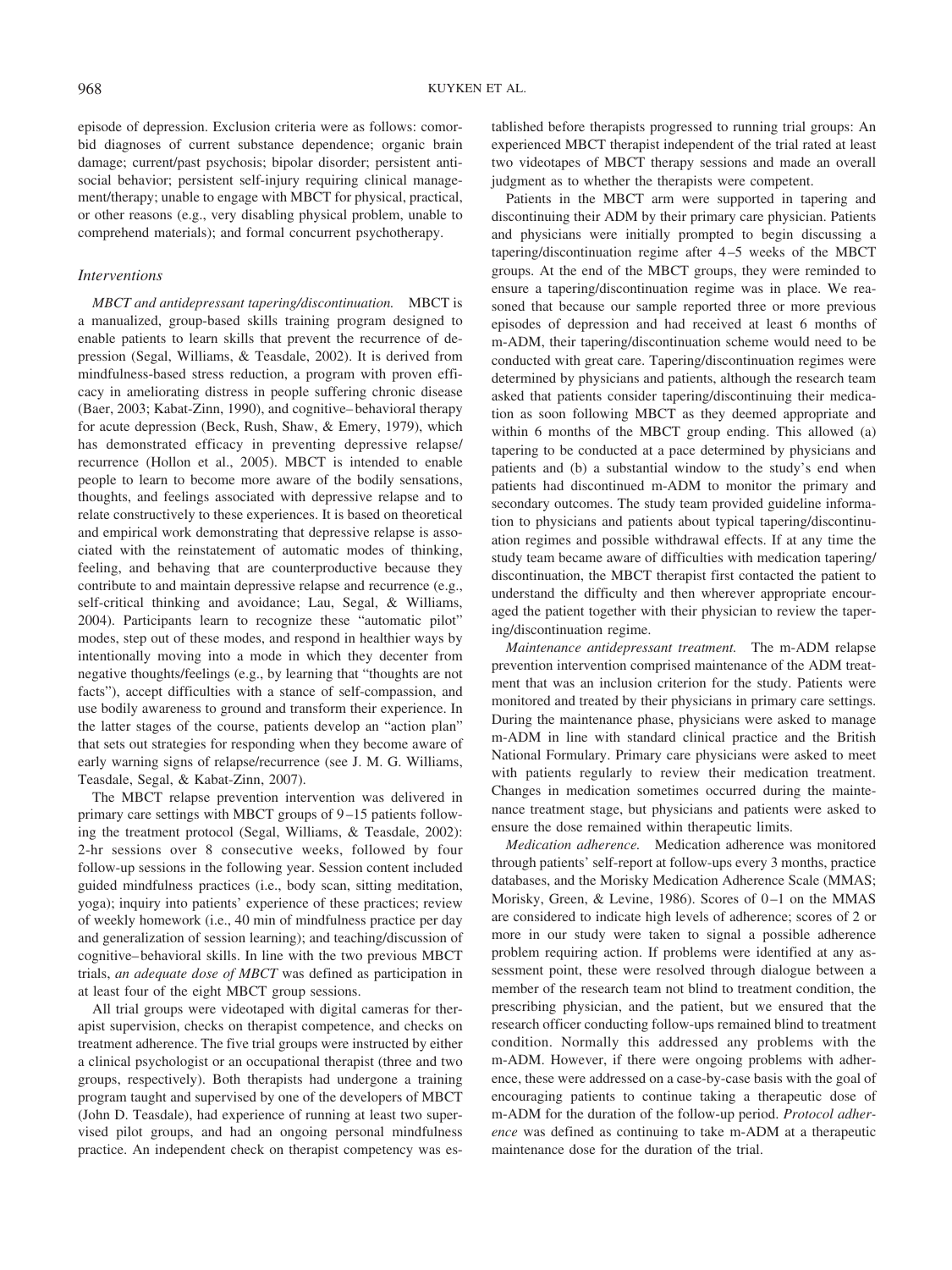## *Outcome Measures*

Patients were assessed by research staff blind to treatment allocation at intake and then again every 3 months up to 15 months postrandomization.

*Primary outcome measure: relapse/recurrence.* The primary outcome measure was time to relapse/recurrence of depression, using the depression module of the Structured Clinical Interview for *DSM–IV* (SCID; First, Spitzer, Gibbon, & Williams, 1995) to assess retrospectively the 3-month period between assessments. *Relapse/recurrence* was defined as an episode meeting *DSM–IV* criteria for major depressive disorder. An experienced clinical psychologist with formal training in the use of the SCID trained the two research staff. To examine interrater reliability, we followed the method described in the first MBCT randomized control trial (RCT; Teasdale et al., 2000), which has the added benefit of guaranteeing all assessments were blind to treatment condition. For every first actual, borderline, or probable relapse/recurrence, an independent, blind, and experienced rater second-rated an audio recording of the SCID interview. The kappa coefficient for agreement between the study interviewer and blind rater was 0.84, suggesting excellent agreement. Where there were disagreements between the first and independent rater, consensus was reached through discussion. If a relapse/recurrence was considered marginal, a conservative position of no relapse was recorded. Once a judgment about relapse was made, the onset of relapse was dated from randomization to the point at which criteria were met.

*Secondary outcome measures.* To broaden the measurement of outcomes (Zimmerman et al., 2006), we included several secondary outcome measures. For any relapses/recurrences, the severity of the relapse/recurrence was assessed using the *DSM–IV* specifiers: "mild," "moderate," "severe without psychotic features," and "severe with psychotic features" (scale range 1–4; American Psychiatric Association, 1994). Through the follow-ups, we assessed the duration of any relapse/recurrence (i.e., period of time in months that a person met SCID criteria) and the associated distress, which was rated by patients on a 1–100-point scale ranging from 0 (*the least distressing episode of depression I have ever experienced*) to 100 (*the most distressing episode of depression I have ever experienced*).

Residual depressive symptoms cause impairment and predict future relapse/recurrence (Judd et al., 1999). To assess residual symptoms, we used the observer-rated interviewer-administered, 17-item version of the HRSD (J. B. Williams, 1988) and the 21-item self-report Beck Depression Inventory (2nd ed.; BDI–II; Beck, Steer, & Brown, 1996). Psychiatric comorbidity was assessed at study intake, and all comorbid diagnoses identified at intake were reassessed at the study's end using the relevant SCID modules (First et al., 1995).

To assess quality of life, we used the 26-item, self-report, short version of the World Health Organization Quality of Life instrument (WHOQOL-BREF), which assesses subjective quality of life in four domains: physical (e.g., "How satisfied are you with your sleep?"), psychological (e.g., "How much do you enjoy life?"), social (e.g., "How satisfied are you with your personal relationships?"), and environment (e.g., "How satisfied are you with your access to health services?"1 ; Harper & Power, 1998; World Health Organization, 2004). Data are reported on only the first three domains.

# *Service Use, Productivity Losses, and Cost*

The economic evaluation took a broad perspective, including all hospital (inpatient, outpatient, emergency department) and community health and social services (e.g., primary care, social work, complementary therapies), plus productivity losses resulting from time off work due to illness. Economic data were collected in interview at baseline and then in 3-month intervals up to 15 months postrandomization using the Adult Service Use Schedule (AD-SUS), an instrument designed on the basis of previous studies of adult mental health populations (Bower et al., 2000; Byford et al., 2003). The AD-SUS asks recipients for the number and length of contacts with various services and professionals relevant to the disease of interest over the previous 3 months. To ensure that the AD-SUS covered all services relevant to the current population, we checked the schedule against information from a recent systematic review of economic evaluations in depression (Barrett, Byford, & Knapp, 2005). Studies were reviewed for service use categories included, and any items missing from the AD-SUS were added. Complementary therapies were the main addition. Data on MBCT contacts was collected from therapist records to avoid having patients reveal their treatment group to the research assessors.

All unit costs were for the financial year 2005–2006, the most recent financial year over which the trial data were collected. MBCT group sessions, each lasting 2 hr, were costed on the basis of the salary of the trial therapists plus overhead expenses (administrative, managerial, and capital). Calculation of the indirect time, including preparation and supervision, was based on information provided by the trial therapists on the ratio of direct face-to-face contact to all other MBCT activities. National United Kingdom unit costs were applied to medication, hospital contacts, and community health and social services (BMA–RPSGB, 2006; Curtis & Netten, 2006; Department of Health, 2006). Productivity losses were calculated using the human capital approach, which involves multiplying the individual's salary (mean salary of study participants \$28,248 per annum) by reported days off work due to illness (Koopmanschap & Rutten, 1996). All costs were converted to international dollars using a purchasing power parity exchange rate of 0.6 as recommended by the World Bank (2006 World Development Indicators available at http://www.worldbank.org/).

#### *Data Analysis*

This is the first trial to directly compare MBCT with an active therapy arm, and consequently an estimate of the relative treatment effect of MBCT versus m-ADM was not available. A formal sample size calculation at the outset was therefore deemed inappropriate. Instead, an estimation approach was taken and the between-group difference in the primary outcome was reported as a mean and 95% confidence interval. Reanalysis of the two previous MBCT trials (Ma & Teasdale, 2004; Teasdale et al., 2000) found an intraclass correlation coefficient for relapse of less than zero in the treatment groups (J. M. G. Williams, personal commu-

<sup>1</sup> From *The World Health Organization Quality of Life (WHOQOL)- BREF,* 2004, Geneva, Switzerland: World Health Organization. Copyright 2004 by the World Health Organization. Reprinted with permission.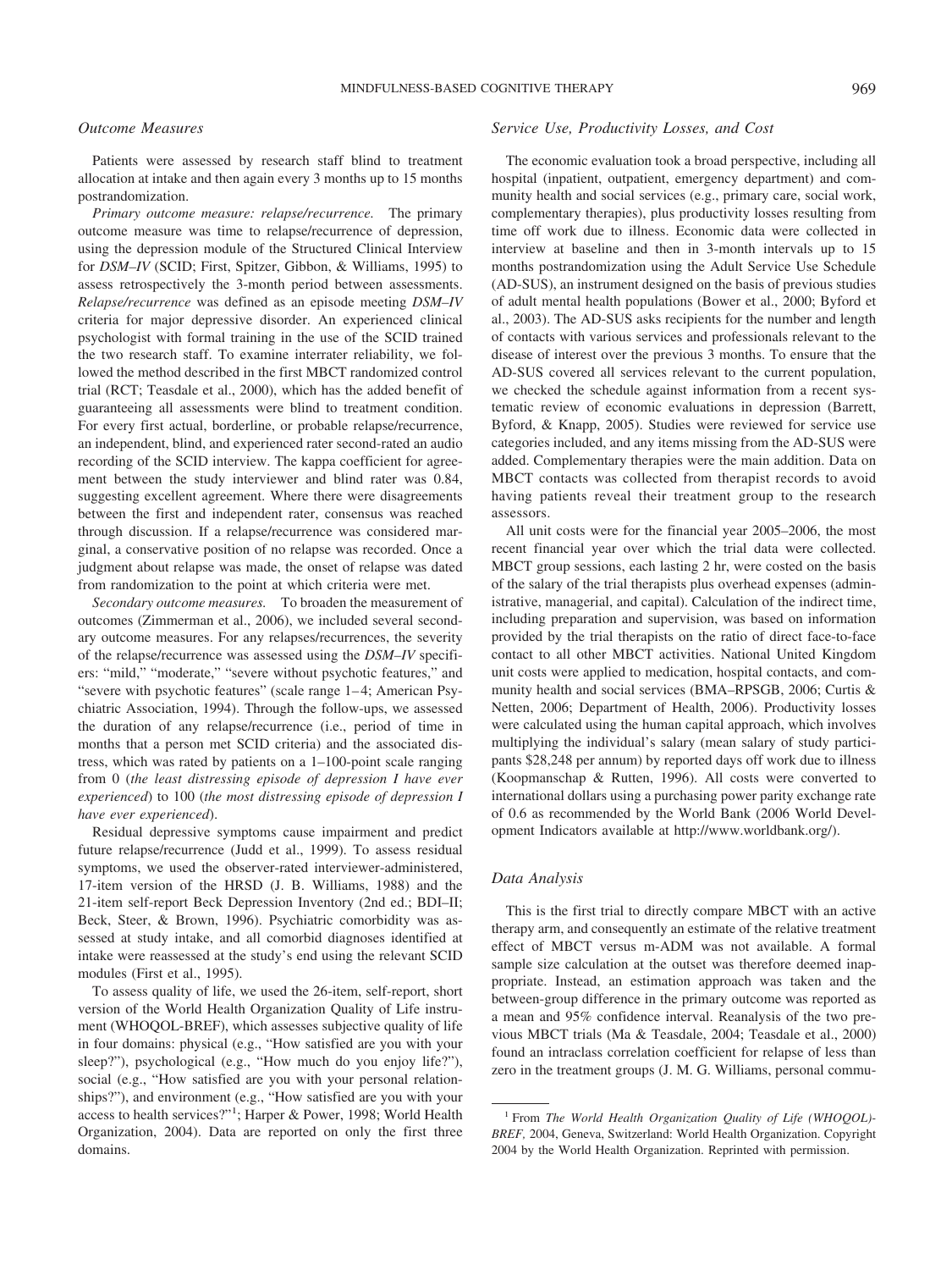nication), suggesting adjustments for clustering were not necessary. Nonetheless, we examined heterogeneity across groups.

Time to relapse/recurrence of depression (primary outcome) for the two treatment groups was compared using Cox regression proportional hazard survival analysis, with treatment condition (MBCT or m-ADM) as the independent variable and allowing for the stratification variable (i.e., asymptomatic vs. partially symptomatic). Individuals who experienced no relapse/recurrence were considered as censored. The analysis was performed according to the principle of intention to treat (ITT; i.e., all patients according to and included in random allocation). A secondary, "per protocol treatment" (PPT) analysis, comprising all patients who stayed within key treatment parameters as set out in the protocol, was undertaken: For the MBCT group, patients attended at least four of eight MBCT sessions, in line with both previous MBCT trials; for the m-ADM patients, they continued to take ADM at a therapeutic maintenance dose for the duration of the trial.

Mixed-models between-groups (ITT and stratification) and repeated measures (3, 6, 9, 12, and 15 months follow-ups) analysis of covariance (baseline) was used to compare the groups with respect to changes in secondary outcomes.

It was intended that all statistical models be run with and without adjustment for baseline characteristics where the covariate selection depended on the baseline comparison of groups. As no differences in baseline covariates between groups were seen, analyses were performed without adjustment for these variables. We compared cases with and without missing data on demographic, psychiatric, and outcome variables, and there were no differences between these cases at  $p < .05$ . For the primary survival outcome analyses, drop out/missing data were handled by censoring. For the small subset of cases with missing data on secondary outcomes, we used last variable carried forward to impute missing data. Sensitivity analyses were undertaken to explore the impact of imputation of data losses on secondary outcome analyses. The analyses on secondary outcomes were unaffected by data imputation.

Differences in mean costs between MBCT and m-ADM groups were analyzed using standard parametric *t* tests, with the validity of results confirmed using bias-corrected, nonparametric bootstrapping (repeat resampling; Efron & Tibshirani, 1993). Despite the skewed nature of cost data, this approach is recommended to enable inferences to be made about the arithmetic mean (Thompson & Barber, 2000), a more meaningful summary statistic for costs than is the median or geometric mean. Cost effectiveness was explored through the calculation of *incremental cost-effectiveness ratios* (ICER), defined as the difference in mean costs divided by the difference in mean effects (Vanhout, Al, Gordon, & Ruten, 1994). Incremental cost per relapse prevented and per depressionfree day is reported.

Nonparametric bootstrapping from the costs and effectiveness data was used to generate a joint distribution of incremental mean costs and effects for the two treatments. This was used to calculate the probability that each of the treatments is the optimal choice, subject to a range of possible maximum values (ceiling ratio) that a decision maker might be willing to pay for a unit improvement in outcome. Cost-effectiveness acceptability curves are presented by plotting these probabilities for a range of possible values of the ceiling ratio (Fenwick, Claxton, & Sculpher, 2001). These curves are a recommended decision-making approach to dealing with the uncertainty that exists around the estimates of expected costs and expected effects associated with the interventions under investigation (Claxton, 1999). All economic analyses were adjusted for baseline costs and the stratification variable. All analyses were undertaken using SPSS v15 and Stata v. 8.

## Results

## *Patient Flow*

Figure 1 shows the patient flow from screening to follow-up. The three main reasons potentially eligible patients did not participate were (a) they declined to participate (533; 36.3%); (b) the staff team was unable to make contact (451; 30.7%); and (c) they did not meet the study criteria (362; 24.6%). The three main reasons patients proved not to be eligible were (a) they had stopped taking antidepressants (56; 15.5%), (b) they reported fewer than three episodes of major depressive disorder (53; 15.5%), (c) they were on a subtherapeutic dose of antidepressants and/or were intending to reduce their antidepressant dose (52; 14.2%). The three main reasons they declined were (a) the time commitment was too much (103; 19.3%); (b) they wanted to stay on antidepressants (50; 9.4%), and (c) they did not like the group aspect of the therapy (28; 5.3%). In summary, the sample can be characterized as a group of people with recurrent depression, treated pharmacologically in primary care, who following a referral from their primary care physician were interested in a psychological groupbased approach that included tapering/discontinuing their m-ADM.

One hundred twenty-three patients who could be located, agreed to participate, and met the inclusion criteria were randomized to either MBCT  $(N = 61)$  or m-ADM  $(N = 62)$  treatment. Two patients in the MBCT arm and 6 in the m-ADM arm were lost to follow-up. Of these, 5 were lost to follow-up shortly after intake, and the remaining 3 after a depressive relapse occurred. In the m-ADM arm, 10 (16%) patients were outside protocol because they decided to discontinue their medication. In the MBCT arm, 9 (15%) patients fell outside protocol because they attended fewer than four MBCT sessions (5 patients attended no sessions).

# *Patient Characteristics*

Table 1 shows patient characteristics of the ITT sample. There were no differences between the MBCT and m-ADM groups on any of the patient characteristics ( $p > .10$ ).

Patients who were per protocol were compared with those who were not. In the m-ADM group, patients choosing to discontinue ADM were comparable to those continuing their ADM on all patient characteristics at intake (all  $p_s > .10$ ) and on the primary outcome (relapse/recurrence rates in both groups was identical at 60%) and the secondary outcome variables (all  $p_s > .10$ ). In the MBCT group, the patients who were within protocol were not significantly different from those outside protocol on any patient characteristics at intake ( $p > .05$ ) except number of previous suicide attempts (within protocol:  $0.50$ ,  $SD = 1.21$ ; outside protocol: 1.78,  $SD = 1.56$ ; Mann–Whitney  $U = 101$ ,  $p < .01$ ,  $N =$ 61). The within- and outside-protocol MBCT groups were comparable on the primary outcome (within protocol: 46% relapsed; outside protocol: 54% relapsed) and the secondary outcome vari-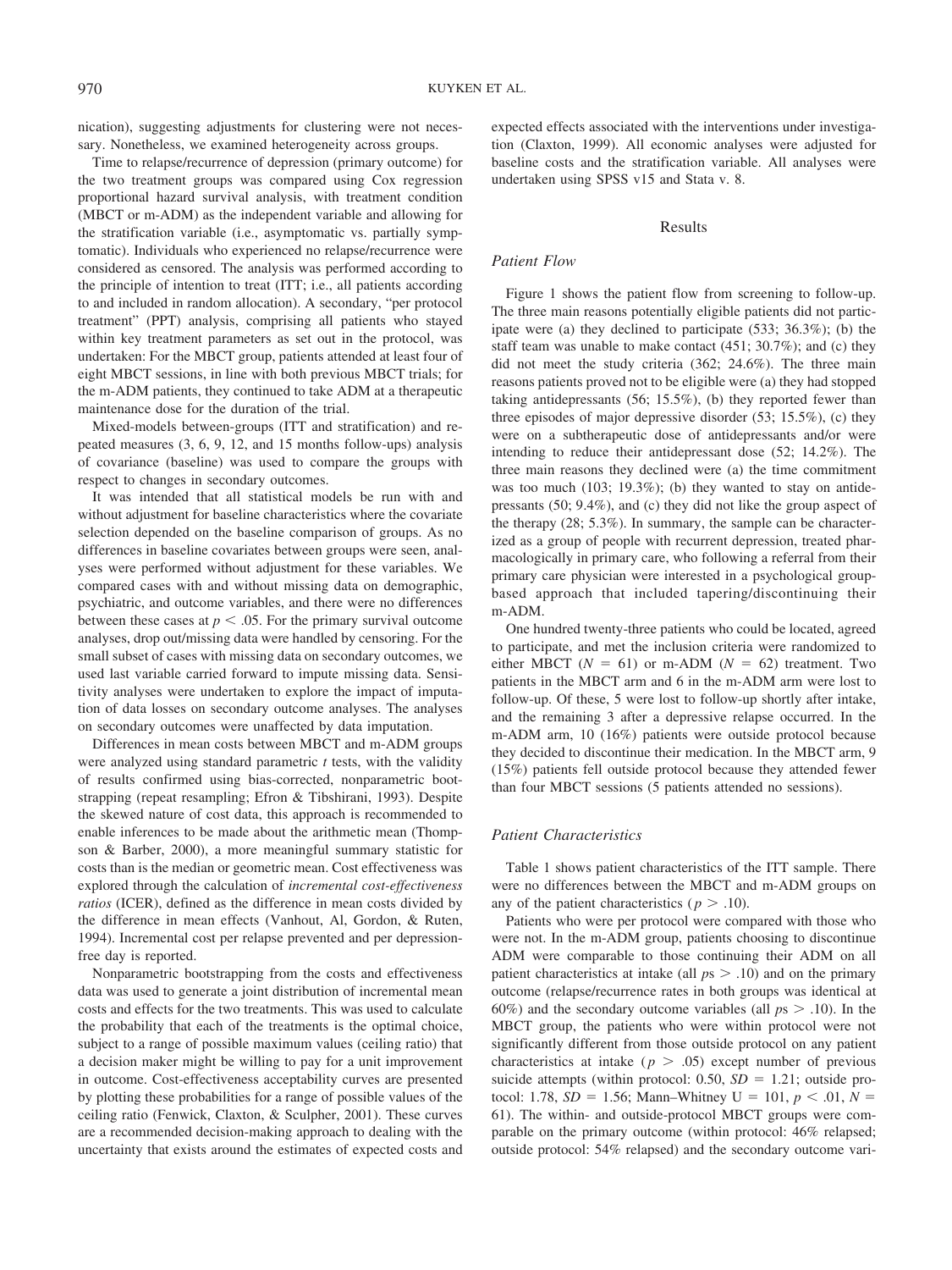

*Figure 1.* CONSORT flow diagram. MBCT = mindfulness-based cognitive therapy;  $ADM$  = antidepressant medication.

ables (all  $ps > .05$ ). No adverse events were recorded through the oversight of the Trial Steering Committee.

## *Preliminary Analysis*

At intake the type of ADM was as follows: selective re-uptake inhibitor 71 (58%), tricyclic 27 (22%), or combination 25 (20%); this was not significantly different across the two groups ( $p >$ .10). Adherence to the MBCT protocol was assessed by an experienced and independent MBCT therapist with the Mindfulness-Based Cognitive Therapy Adherence Scale (Segal, Teasdale, Williams, & Gemar, 2002). She watched videotapes of all 40 MBCT sessions. The total adherence scale scores in the trial  $(M = 29.1;$  $SD = 4.69$ ) were at least comparable to those reported in the psychometric evaluation of this scale (Segal, Teasdale, et al., 2002) and indicate acceptable adherence to protocol. This rater also confirmed that the MBCT was delivered competently across therapists and groups. To assess possible differences owing to MBCT group or MBCT therapist, we compared relapse/recurrence rates across these variables. The relapse/recurrence rates did not differ statistically between the five MBCT groups (46%, 49%, 68%, 44%, and 53%, respectively),  $\chi^2(4, N = 61) = 0.87, p = .93$ , or across the two therapists (Therapist 1: 49%, Therapist 2: 46%),  $\chi^2(1, N = 61) = 0.06, p = .814$ . Given the homogeneity in relapse/recurrence rates across groups and therapists, adjustment for the group-administered nature of MBCT (Baldwin, Murray, & Shadish, 2005) was deemed unnecessary in this case.

At each follow-up point in the m-ADM arm, ADM was checked to ensure that type and dose were within parameters set out in the British National Formulary (BMA–RPSGB, 2006) and that patient adherence was acceptable. The average score on the MMAS (Morisky et al., 1986) was  $0.63$  ( $SD = 0.62$ ), suggesting consistently high levels of adherence throughout the follow-up period. Our trial sought to ask if MBCT enabled patients to taper/ discontinue their ADM. Over the course of the follow-up period (ca. 450 days), the mean number of days on ADM treatment was significantly different between the m-ADM ( $M = 411.4$ ,  $SD =$ 91.77) and MBCT ( $M = 266.46$ ,  $SD = 167.74$ ) groups,  $t(101) =$ 5.40,  $p < .0001$ ,  $d = 1.07$ . At the end of the 6-month window allowed for tapering/discontinuation, 46 (75%) of the patients in the MBCT arm of the trial discontinued their medication. In the further 6 months of the follow-up period (the post–tapering/ discontinuation window), the rates of ADM usage between the two groups continued to be highly significantly different,  $t(105)$  =  $4.85, p < .0001, d = 0.93.$ 

# *Outcome Analysis: Relapse/Recurrence to Major Depression*

Figure 2 shows survival (i.e., non–relapse/recurrence) curves over the 15-month study period for the intention to treat MBCT and m-ADM groups. Cox regression showed borderline evidence of a reduction in the hazard of relapse/recurrence with MBCT compared with m-ADM in both ITT analysis, Wald  $(1, N =$  $123$ ) = 1.82,  $p = .07$ , hazard ratio = 0.63 (95% CI: 0.39 to 1.04), and PPT analysis, Wald  $(1, N = 101) = -1.95$ ,  $p = .05$ , hazard ratio  $= 0.59$  (95% CI: 0.34 to 1.00). In the ITT sample over the total 15-month follow-up period, 47% (29/61) of the MBCT patients relapsed, compared with 60% (37/62) of the m-ADM patients, log-rank  $\chi^2(1) = 1.54$ ,  $p = .21$ . In the PPT sample, 46% (24/52) of the MBCT patients had a relapse/recurrence, compared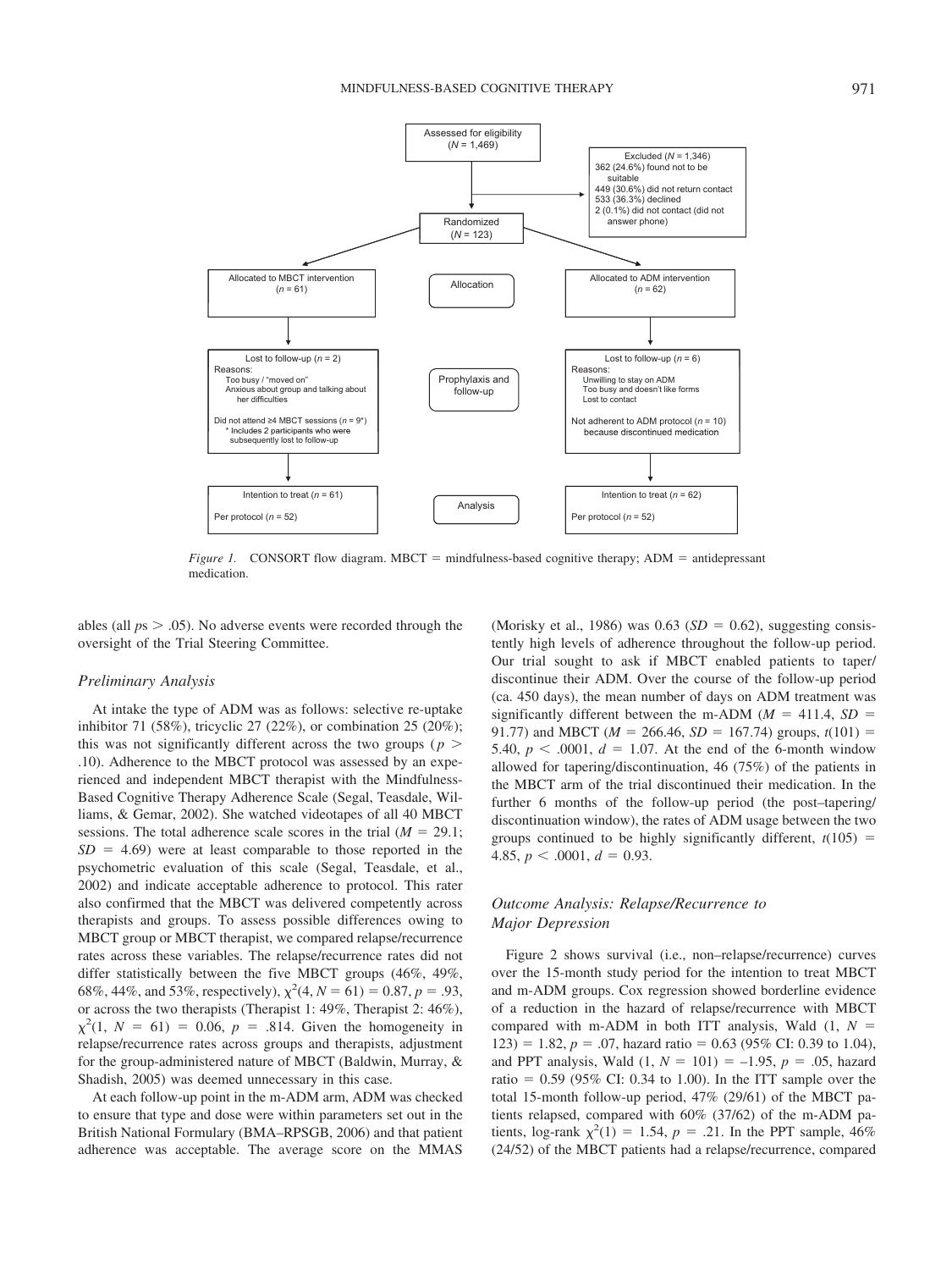| Variable                                                    | MBCT $(n = 61)$ | m-ADM $(n = 62)$ |  |  |  |  |  |  |
|-------------------------------------------------------------|-----------------|------------------|--|--|--|--|--|--|
| Demographic characteristics                                 |                 |                  |  |  |  |  |  |  |
| Women: $n$ (%)                                              | 47 (77)         | 47 (76)          |  |  |  |  |  |  |
| White: $n (\%)^a$                                           | 60(98)          | 62 (100)         |  |  |  |  |  |  |
| Age (in years)                                              |                 |                  |  |  |  |  |  |  |
| M(SD)                                                       | 48.95 (10.55)   | 49.37 (11.84)    |  |  |  |  |  |  |
| Range                                                       | $26 - 66$       | $21 - 72$        |  |  |  |  |  |  |
| Marital status: $n$ (%)                                     |                 |                  |  |  |  |  |  |  |
| Single                                                      | 4(7)            | 9(15)            |  |  |  |  |  |  |
| Married or cohabiting                                       | 42 (69)         | 40 (65)          |  |  |  |  |  |  |
| Separated, divorced, or widowed                             | 15(25)          | 13(21)           |  |  |  |  |  |  |
| Level of education: $n$ (%)                                 |                 |                  |  |  |  |  |  |  |
| No educational qualification                                | 9(15)           | 17(27)           |  |  |  |  |  |  |
| Some school qualification                                   | 16(26)          | 16(26)           |  |  |  |  |  |  |
| High school and/or vocational qualification                 | 24 (39)         | 15(24)           |  |  |  |  |  |  |
| University degree/professional qualification                | 12(20)          | 14 (23)          |  |  |  |  |  |  |
| Religion: $n$ (%)                                           |                 |                  |  |  |  |  |  |  |
| None                                                        | 12(20)          | 16(26)           |  |  |  |  |  |  |
| Christian                                                   | 46 (75)         | 45 (73)          |  |  |  |  |  |  |
| Other <sup>b</sup>                                          | 3(5)            | 1(2)             |  |  |  |  |  |  |
| Social class: $n (\%)^c$                                    |                 |                  |  |  |  |  |  |  |
| Class 1                                                     | 22 (36)         | 23 (37)          |  |  |  |  |  |  |
| Class 2                                                     | 15(25)          | 12(19)           |  |  |  |  |  |  |
| Class 3                                                     | 7(12)           | 7(11)            |  |  |  |  |  |  |
| Class 4                                                     | 6(10)           | 2(3)             |  |  |  |  |  |  |
| Class 5                                                     | 11 (18)         | 17(27)           |  |  |  |  |  |  |
| Psychiatric characteristics                                 |                 |                  |  |  |  |  |  |  |
| Depression                                                  |                 |                  |  |  |  |  |  |  |
| HRSD score: $M(SD)$                                         | 5.62(4.3)       | 5.76 (4.69)      |  |  |  |  |  |  |
| BDI-II score: $M(SD)$                                       | 18.51 (10.91)   | 20.15 (12.86)    |  |  |  |  |  |  |
| Depression diagnosis at intake: $n$ (%)                     |                 |                  |  |  |  |  |  |  |
| In full remission                                           | 42 (69)         | 41 (66)          |  |  |  |  |  |  |
| In partial remission                                        | 19(31)          | 21 (34)          |  |  |  |  |  |  |
| Previous episodes: $M(SD)$                                  | 6.43(3.04)      | 6.35(2.91)       |  |  |  |  |  |  |
| Median                                                      | 6               | 6                |  |  |  |  |  |  |
| With $\geq 10$ episodes: <i>n</i> $(\%)$                    | 23 (38)         | 19(31)           |  |  |  |  |  |  |
| No. of comorbid DSM-IV Axis I psychiatric diagnoses: M (SD) | .83(.96)        | 1.04(1.11)       |  |  |  |  |  |  |
| Age (in years) at first depression onset: $M(SD)$           | 26.34 (11.7)    | 26.11 (12.65)    |  |  |  |  |  |  |
| Time (in months) since last depressive episode: $M(SD)$     | 24.20 (27.74)   | 18.68 (23.89)    |  |  |  |  |  |  |
|                                                             |                 |                  |  |  |  |  |  |  |
| Severity of last depressive episode (no. of DSM-IV symptoms |                 |                  |  |  |  |  |  |  |
| recorded): $M(SD)$                                          | 7.27(1.3)       | 7.04 (1.35)      |  |  |  |  |  |  |
| Attempted suicide: $n$ (%)                                  | 20(33)          | 22(35)           |  |  |  |  |  |  |
| No. of previous attempts: $M(SD)$                           | 0.69(1.37)      | 0.66(1.05)       |  |  |  |  |  |  |
| Range                                                       | $0 - 7$         | $0 - 4$          |  |  |  |  |  |  |
| Previous psychiatric treatment: $n$ (%)                     | 17(28)          | 13(21)           |  |  |  |  |  |  |
| Quality of life <sup>d</sup> : $M(SD)$                      |                 |                  |  |  |  |  |  |  |
| Physical                                                    | 22.64 (5.59)    | 23.0 (5.18)      |  |  |  |  |  |  |
| Psychological                                               | 17.8 (3.82)     | 18.03 (3.63)     |  |  |  |  |  |  |
| Social                                                      | 9.52(2.32)      | 9.27(2.65)       |  |  |  |  |  |  |

Table 1 *Characteristics of MBCT and m-ADM Intention to Treat Samples*

*Note*. MBCT = mindfulness-based cognitive therapy; m-ADM = maintenance antidepressant medication; HRSD = Hamilton Rating Scale for Depression; BDI-II = Beck Depression Inventory II; *DSM*-

*IV* = *Diagnostic and Statistical Manual of Mental Disorders* (4th ed.).  $\frac{a}{n}$  The non-White participant was British Asian.  $\frac{b}{n}$  There was 1 Muslim in the m-ADM group and 1 Bahai, 1 Buddhist, and 1 Spiritualist in the MBCT group. <sup>c</sup> Social class was according to UK National Office of National Statistics, and the range was from professional and managerial occupations (Class 1) to semiroutine and routine occupations (Class 5). Data were missing for 1 case in the m-ADM arm of the trial. d Data determined on the basis of the World Health Organization Quality of Life assessment (brief version).

with 60% (31/52) of the m-ADM patients, log-rank  $\chi^2(1) = 3.32$ ,  $p = .07$ .

Two exploratory subgroup analyses were set out in the analysis plan. First, although we restricted our sample to people with three or more episodes, we wanted to establish that there were no interaction effects for those with more prior episodes, Wald (1,  $N = 123$ ) = -1.29,  $p = .20$ , hazard ratio = 0.9 (95% CI: 0.76 to 1.06). Second, as this was the first trial to include patients in full *and partial* remission from recurrent depression, we looked at effects of severity of depression (i.e., asymptomatic vs. partially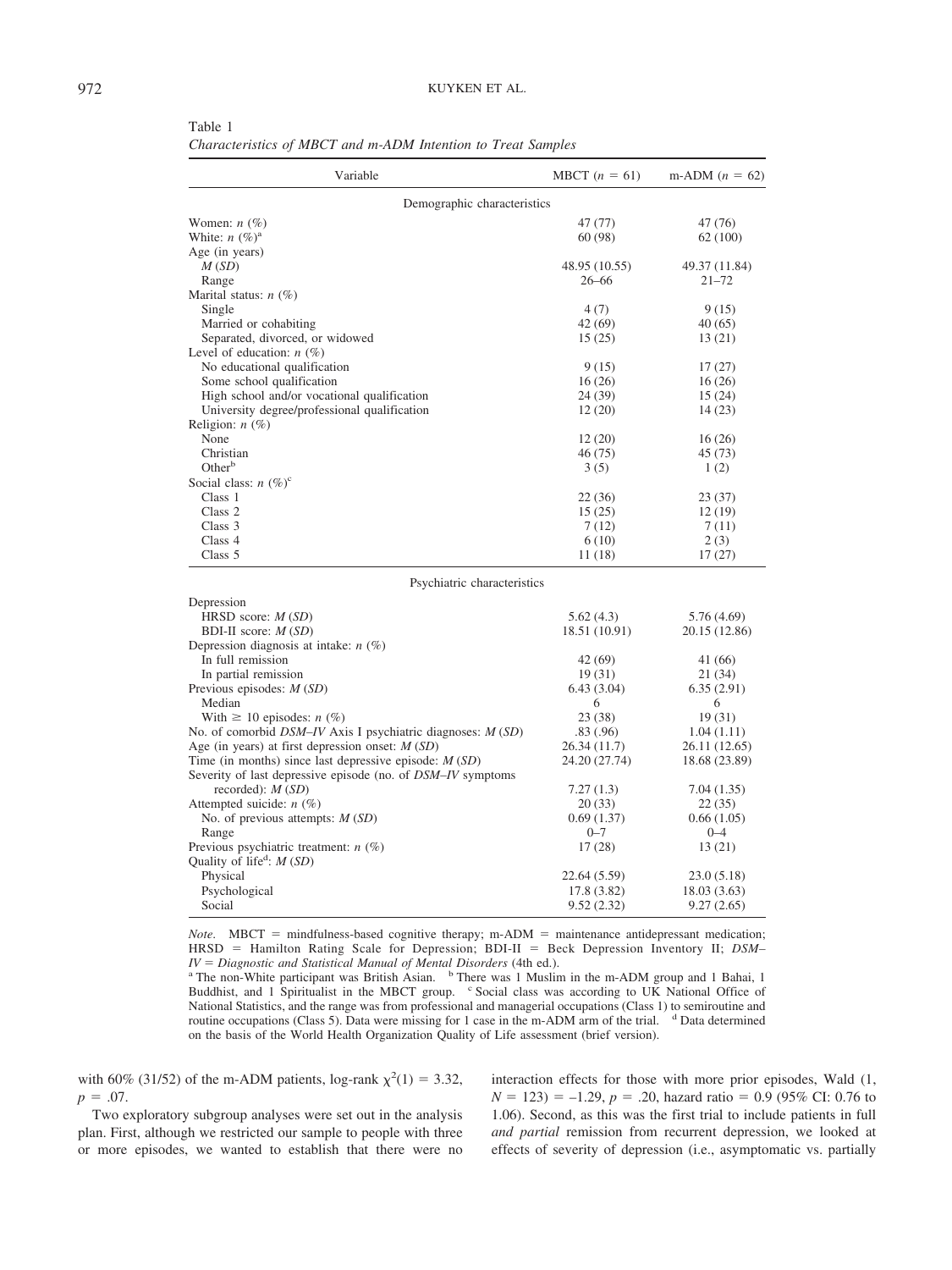

*Figure 2.* Survival (non–relapse/recurrence) curves comparing relapse/recurrence with major depression for mindfulness-based cognitive therapy (MBCT) and antidepressant medication (ADM) groups over a 15-month follow-up period.

symptomatic). There was no evidence of an interaction with treatment condition for severity of depression, Wald  $(1, N = 123)$  $-1.50, p = .13$ , hazard ratio = 0.47 (95% CI: 0.17 to 1.26); patients with and without residual symptoms did not respond significantly differently to the two interventions.

To assess the possibility that differential discontinuation of m-ADM affected the primary outcome findings, we undertook two further sets of post hoc analyses on the primary outcome. First, we compared participants in the MBCT arm who did and did not taper/discontinue m-ADM on all demographic and psychiatric characteristics (see Table 1). Only age of onset and severity of last depressive episode were significantly different ( $p < .05$ ), and crucially this was in the direction that patients with earlier age of onset and greater severity of last episode were more likely to taper ADM. Second, we reran the survival analysis including only (a) those patients who received MBCT and tapered/discontinued m-ADM and (b) ADM patients who received an adequate dose of m-ADM throughout the follow-up period. Cox regression showed no difference between MBCT and m-ADM, Wald  $(1, N = 89)$  =  $-1.27$ ,  $p = .21$ , hazard ratio = 0.77 (95% CI: 0.49 to 1.16).

## *Outcome Analyses: Secondary Outcomes*

Each of the secondary outcomes was assessed in turn, covarying the stratification variable in all instances. The first secondary outcome concerned the total number and qualitative nature of depressive relapses/recurrences (duration, severity, and subjective distress) across the MBCT and m-ADM arms. For the ITT analyses, the two groups were not statistically different on any index of relapse/recurrence: mean total number of relapses/recurrences: m-ADM 1.57 (95% CI: 1.32 to 1.81), MBCT 1.45 (95% CI: 1.21 to 1.69),  $F(1, 66) < 1, d = 0.26$ ; duration of relapses/recurrences (in months): m-ADM 3.0 (95% CI: 2.1 to 3.9), MBCT 3.36 (95% CI: 2.2 to 4.5),  $F(1, 66) < 1, d = 0.08$ ; severity of relapses/ recurrences (*DSM–IV* severity specifier, 0–4): m-ADM 1.72 (95%) CI: 1.48 to 1.95), MBCT 1.79 (95% CI: 1.56 to 2.02),  $F(1, 66)$  < 1,  $d = 0.13$ ; and subjective distress: m-ADM 62.56 (95% CI: 56.16 to 68.96), MBCT 59.65 (95% CI: 51.82 to 67.18), *F*(1,  $66$ )  $\leq$  1,  $d$  = 0.24. After rerunning these analyses for the PPT sample, we found that the pattern of findings was unchanged, all  $Fs(1, 52) < 1.$ 

Table 2 reports the means and inferential tests for the secondary outcomes concerning residual depressive symptoms and quality of life. The MBCT group reported significantly fewer residual depressive symptoms across the five follow-ups compared with the m-ADM group in both the ITT and PPT analyses. MBCT reported better quality of life than did m-ADM in the physical and psychological domains in both the ITT and PPT analyses.

The fourth secondary outcome was psychiatric comorbidity. The number of comorbid diagnoses at study end was significantly less in the MBCT than m-ADM group for the ITT analysis (Mann– Whitney  $U = 1,332, p \leq .05, d = 0.43$  and PPT analysis (Mann–Whitney U = 580,  $p < .05$ ,  $d = 0.51$ ),  $N = 114$  (ADM:  $M = 0.7$ ,  $SD = 1.01$ ; and MBCT:  $M = 0.34$ ,  $SD = 0.64$ ).

#### *Service Use, Productivity Losses, and Costs*

There was little difference in the use of health and social services between the two groups. Table 3 displays the total costs per participant for the two groups. The most frequently accessed services included UK National Health Service hospital outpatient appointments ( $M = 2.2$  in the MBCT group vs. 3.2 in the m-ADM group), primary care physician contacts  $(M = 9)$  in the MBCT group vs. 8 in the m-ADM group), and primary care nurse contacts  $(M = 3$  in the MBCT group vs. 2 in the m-ADM group).

The total cost for an initial one-to-one session (\$99) followed by eight MBCT sessions and four follow-up sessions (\$16.50 per participant per session) was estimated to be \$297 per participant. In practice, some MBCT participants also received additional one-to-one sessions, as well as support by telephone or e-mail, giving a mean cost of \$340 per participant (see Table 3). The cost of antidepressant prescriptions was significantly lower in the MBCT group than in the m-ADM group over the 15-month follow-up period ( $M = $172$  vs. \$275, respectively). There were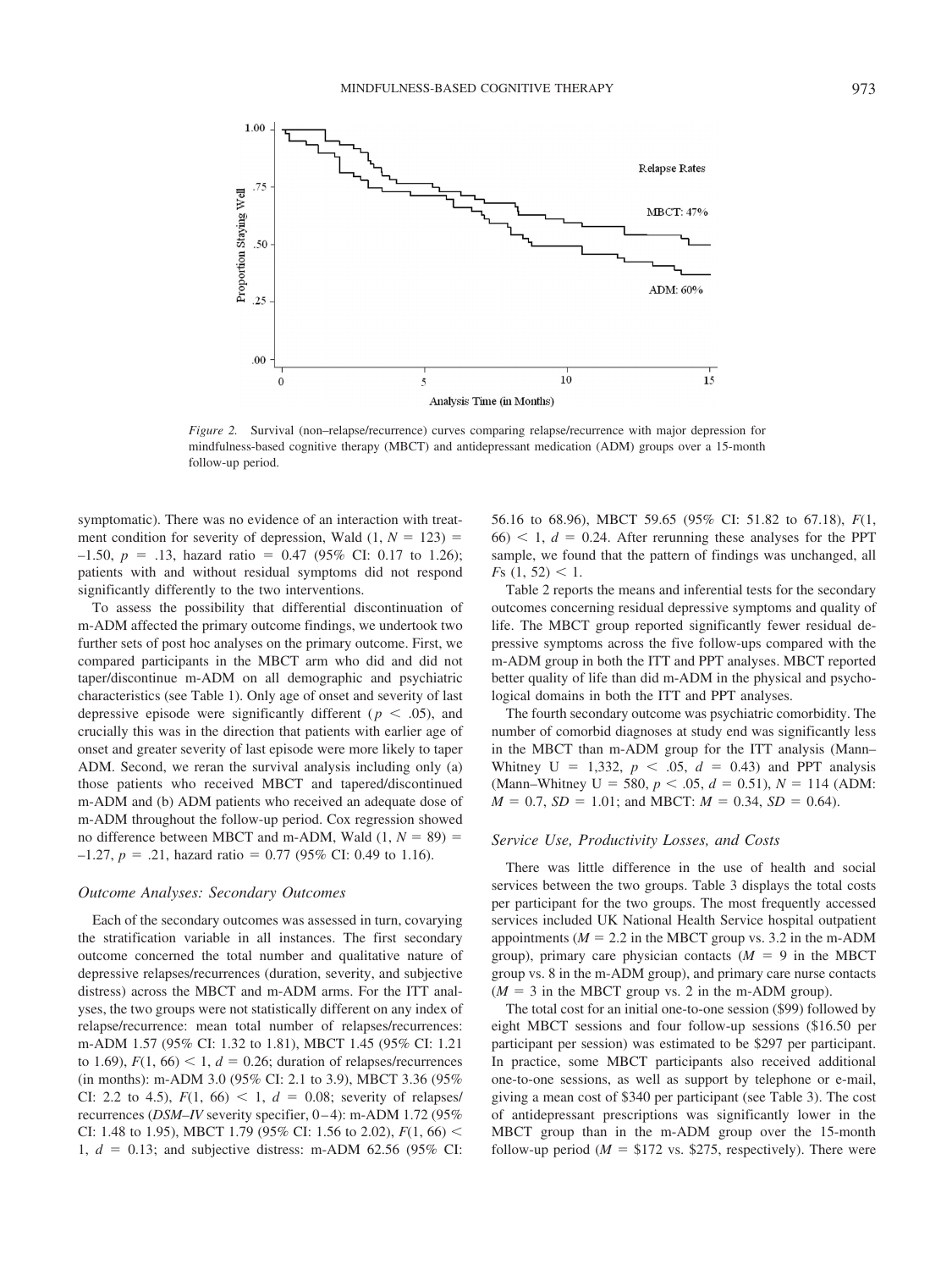Table 2

|                            |                         | 15 months follow-up     |                              | 1 month posttreatment |                                                                                                            |  |
|----------------------------|-------------------------|-------------------------|------------------------------|-----------------------|------------------------------------------------------------------------------------------------------------|--|
| Secondary outcomes         | <b>MBCT</b>             | m-ADM                   | <b>MBCT</b>                  | m-ADM                 | Inferential between-groups test<br>(see data analysis)                                                     |  |
|                            |                         |                         | Residual depressive symptoms |                       |                                                                                                            |  |
| HRSD <sup>a</sup>          |                         |                         |                              |                       |                                                                                                            |  |
| $\boldsymbol{M}$           | 5.83                    | 7.75                    | 7.05                         | 8.69                  |                                                                                                            |  |
| 95% CI                     | 4.49 to 7.3             | 5.86 to 9.34            | 5.53 to 8.74                 | 6.64 to 10.5          |                                                                                                            |  |
| <b>ITT</b>                 |                         |                         |                              |                       | $F(1, 116) = 5.8, p = .02, \eta_{p}^{2} = .06$                                                             |  |
| <b>PPT</b>                 |                         |                         |                              |                       | $F(1, 98) = 4.63, p = .03, \eta_p^2 = .04$                                                                 |  |
| $BDI-IIb$                  |                         |                         |                              |                       |                                                                                                            |  |
| $\boldsymbol{M}$           | 13.12                   | 17.47                   | 12.61                        | 17.02                 |                                                                                                            |  |
| 95% CI                     | 10.27 to 15.97          | 14.31 to 20.62          | 9.96 to 15.26                | 13.16 to 20.87        |                                                                                                            |  |
| <b>ITT</b>                 |                         |                         |                              |                       |                                                                                                            |  |
| <b>PPT</b>                 |                         |                         |                              |                       | $F(1, 114) = 2.52, p = .12, \eta_{\text{p}}^2 = .04$<br>$F(1, 97) = 4.0, p = .04, \eta_{\text{p}}^2 = .04$ |  |
|                            |                         |                         |                              |                       |                                                                                                            |  |
|                            |                         |                         | Quality of life <sup>c</sup> |                       |                                                                                                            |  |
| Physical                   |                         |                         |                              | 22.93                 |                                                                                                            |  |
| $\boldsymbol{M}$<br>95% CI | 24.08<br>22.62 to 25.53 | 22.86<br>21.34 to 24.39 | 23.97<br>22.63 to 25.30      | 21.18 to 24.69        |                                                                                                            |  |
| <b>ITT</b>                 |                         |                         |                              |                       | $F(1, 114) = 4.03, p = .04, \eta_{\rm p}^2 = .05$                                                          |  |
| <b>PPT</b>                 |                         |                         |                              |                       | $F(1, 98) = 4.48, p = .04, \eta_p^2 = .05$                                                                 |  |
| Psychological              |                         |                         |                              |                       |                                                                                                            |  |
| $\boldsymbol{M}$           | 18.88                   | 17.47                   | 18.61                        | 17.36                 |                                                                                                            |  |
| 95% CI                     | 17.88 to 19.89          | 16.24 to 18.70          | 17.65 to 19.57               | 15.93 to 18.78        |                                                                                                            |  |
| <b>ITT</b>                 |                         |                         |                              |                       |                                                                                                            |  |
| <b>PPT</b>                 |                         |                         |                              |                       | $F(1, 114) = 6.23, p = .01, \eta_{\rm p}^2 = .06$<br>$F(1, 98) = 6.37, p = .01, \eta_{\rm p}^2 = .06$      |  |
| Social                     |                         |                         |                              |                       |                                                                                                            |  |
| $\boldsymbol{M}$           | 10.09                   | 9.07                    | 10.10                        | 9.66                  |                                                                                                            |  |
| 95% CI                     | 9.55 to 10.64           | 8.37 to 9.77            | 9.53 to 10.68                | 8.88 to 10.44         |                                                                                                            |  |
| <b>ITT</b>                 |                         |                         |                              |                       |                                                                                                            |  |
| <b>PPT</b>                 |                         |                         |                              |                       | $F(1, 112) = 1.87, p = .18, \eta_{\rm p}^2 = .02$<br>$F(1, 98) = 0.3, p = .59, \eta_{\rm p}^2 = .003$      |  |

*Posttreatment and 15 Months Follow-up for MBCT and m-ADM Groups for Secondary Outcomes*

*Note.*  $n = 61$  for MBCT;  $n = 62$  for m-ADM. MBCT = mindfulness-based cognitive therapy; m-ADM = maintenance antidepressant medication; HRSD = Hamilton Rating Scale for Depression; CI = confidence interval; ITT = intention to treat; PPT = per protocol treatment;  $\eta_p^2$  = the proportion of effect and error variance that is attributed to the effect for the between-groups comparison; BDI-II = Beck Depression Inventory II.<br><sup>a</sup> Complete data set for  $N = 118$  (i.e., 59 in each group). <sup>b</sup> Complete data set fo determined on the basis of the World Health Organization Quality of Life assessment (brief version; World Health Organization, 2004). Complete data set for  $N = 119$  (i.e., 60 in MBCT group and 59 in m-ADM group).

no significant differences between the two groups in any other cost category. In total, the per-person cost for the MBCT group was \$457 more than that for the m-ADM group, but this difference was not significant. Exploration of costs over time reveals that MBCT is consistently more expensive than m-ADM over the first 12 months but that costs converge and MBCT becomes cheaper over the final 3-month period (12 to 15 months).

Including all health and social services costs and productivity losses, the incremental cost-effectiveness ratio was \$962 per relapse/recurrence prevented and \$50 per depression-free day.

Table 3 *Total Cost Breakdown (in Dollars) per Participant*

| Variable                             | <b>MBCT</b><br>M(SD) | $m-ADM$<br>M(SD) | Mean difference of MBCT<br>vs. m-ADM (95% CI) | $p^{\rm a}$ |
|--------------------------------------|----------------------|------------------|-----------------------------------------------|-------------|
| <b>MBCT</b>                          | 340 (58)             | 0(0)             | 340 (325 to 355)                              |             |
| Antidepressants                      | 172(212)             | 275 (279)        | $-103$ ( $-191$ to $-14$ )                    |             |
| Hospital services                    | 720 (1,245)          | 733 (1,983)      | $-13$ (-607 to 578)                           |             |
| Community health and social services | 844 (1,091)          | 569 (580)        | $275 (-36 \text{ to } 586)$                   |             |
| Productivity losses                  | 1,297(2,707)         | 1,338 (4,343)    | $-42$ ( $-1,337$ to 1,252)                    |             |
| Total cost over follow-up            | 3,370 (4,002)        | 2,915 (4,838)    | $457 (-1,130 \text{ to } 2,043)$              | .865        |
| Total cost per year                  | 2,767(313)           | 2,340 (3,822)    | 427 $(-852 \text{ to } 1,705)$                | .788        |

*Note.* MBCT = mindfulness-based cognitive therapy; m-ADM = maintenance antidepressant medication;  $CI =$  confidence interval.

<sup>a</sup> Adjusted for stratification variable and baseline costs.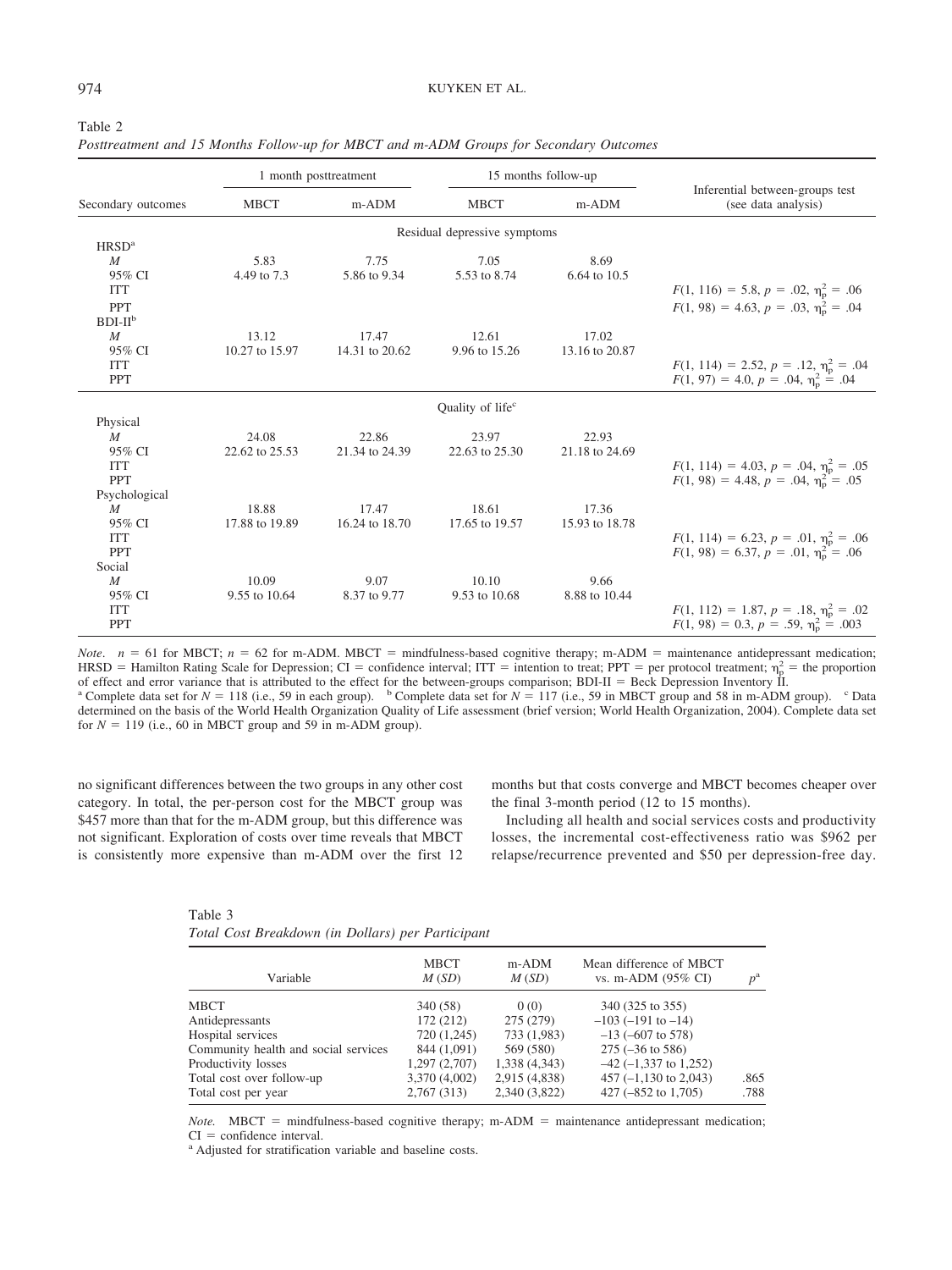For health care costs only, these ratios were \$439 and \$23, respectively.

The cost-effectiveness acceptability curve shown in Figure 3 demonstrates that if society's willingness to pay for preventing an additional relapse/recurrence is zero (society is unwilling to spend any additional amount to prevent relapse/recurrence), then the probability of MBCT being the more cost-effective option is 42%, while the probability of the m-ADM being the more cost-effective option is 58%. However, the probability of MBCT being the more cost effective of the two options increases as willingness to pay increases, suggesting that MBCT has a higher probability of being more cost-effective than has m-ADM for willingness-to-pay levels of approximately \$1,000 and above.

#### Discussion

In people with recurrent depression, MBCT produces comparable outcomes to those for people using m-ADM in terms of relapse/cost effectiveness and superior outcomes concerning residual depressive symptoms, psychiatric comorbidity, and the physical and psychological domains of quality of life. The reductions in ADM usage in the MBCT group were substantial, and 75% of patients in the MBCT arm completely discontinued their ADM. MBCT provides a promising alternative approach to m-ADM, with over 50% of people participating in MBCT staying well through the follow-up period, compared with 40% in the m-ADM group.

Rates of adherence to MBCT were comparable to those in previous trials (85%) and suggest the acceptability of this approach. However, in the recruitment to the study, the time commitment and group aspect were noted as reasons to decline participation. Moreover, 25% of the MBCT patients did not discontinue their m-ADM, and those who experienced relapses/ recurrences were more likely to resume ADM. There is increasing acknowledgement that depression is a recurrent disorder (Judd, 1997a), and management in primary care needs to develop prophylactic approaches and routinely monitor for relapses. The fact that MBCT did more to reduce residual symptoms than m-ADM did is significant, as residual symptoms tend to predict relapse/ recurrence (Judd, 1997a) and interventions that target residual symptoms tend to produce better outcomes over long-term followups (Fava, Rafanelli, Grandi, Canestrari, & Morphy, 1998; Paykel et al., 1999). MBCT's positive impact on comorbidity is likely to have longer term benefits as patients have to contend with fewer psychiatric symptoms. Similarly, patient quality of life is an essential aspect of outcome assessment (Kuyken et al., 1995), and the fact that MBCT produced additional gains in the physical and psychological domains of life suggests that it may produce incremental benefits in quality of life for some patients when compared with m-ADM.

Cost-effectiveness analysis suggests that the additional cost of MBCT may be justified in terms of improvements in the proportion of patients who relapse— but only if willingness to pay for such improvements is \$1,000 or above. In terms of depression-free days, the incremental cost effectiveness of MBCT is comparable to that of similar studies, with a ratio of \$50 per depression-free day for total costs and \$23 for health service costs. Recent estimates for collaborative care programs include \$33 in terms of total outpatient costs (Liu et al., 2003) and \$21 in terms of total inpatient and outpatient costs (Simon et al., 2001). Estimates of \$14 –\$24 have been reported for a depression relapse prevention program (Simon et al., 2002). Exploration of costs over time suggests that differences in cost converge and MBCT becomes cheaper than m-ADM over the final 3-month period of the study. If this trend were to continue, the relative cost effectiveness of MBCT may increase over time. Future studies should consider longer follow-up periods in order to test this hypothesis.

This study does not speak to the mechanism whereby MBCT is efficacious. It is possible that MBCT cultivates greater awareness that empowers people to step out of automatic modes of reacting and respond more skillfully at times of potential relapse (Segal, Williams, & Teasdale, 2002). However, it is also possible that the



*Figure 3.* Probability that mindfulness-based cognitive therapy (MBCT) would be more cost effective than maintenance antidepressant medication (m-ADM) over the 15-month follow-up period for a range of levels of willingness to pay for a unit reduction in the proportion of patients who relapse.  $K =$  thousand.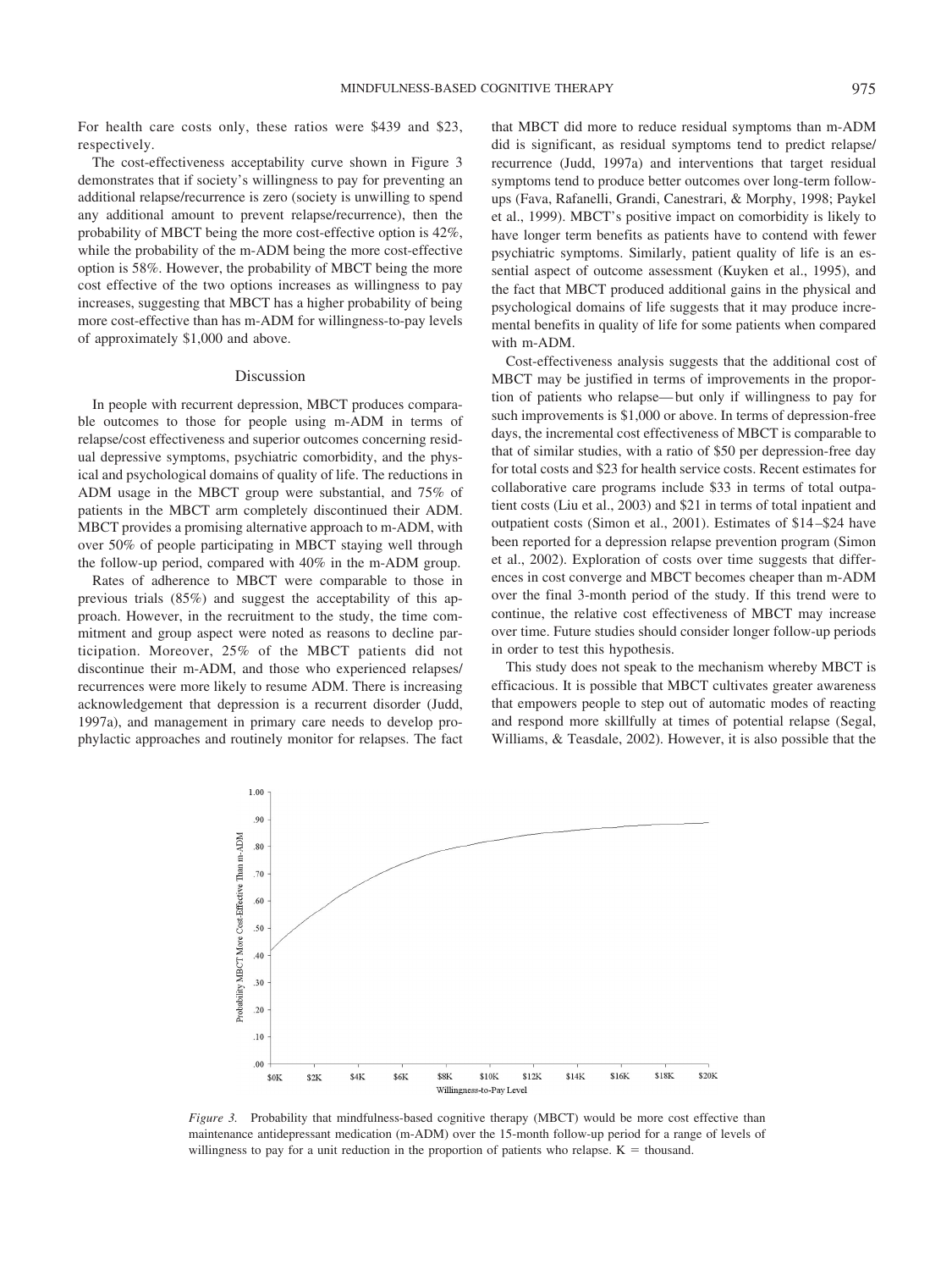behavioral (action at times of potential relapse) and cognitive (noting and responding to negative thinking) components of MBCT are the active ingredients. This would be consistent with recent evidence showing that cognitive and behavioral approaches that target these mechanisms produce prophylactic effects comparable to those for m-ADM (Bockting et al., 2005; Hollon et al., 2005). It is also possible that nonspecific effects of attention and group support are responsible for MBCT's efficacy. Research explicitly focused on studying mechanisms of change is needed to examine these outstanding questions (Coelho et al., 2007; Laurenceau, Hayes, & Feldman, 2007). Observed differences between MBCT and m-ADM in rates of comorbidity, residual depressive symptoms, and quality of life provide promising clues to potential mechanisms of action.

This study has several limitations. First, knowing that rates of adherence to m-ADM tend to be poor (Cooper et al., 2007), in our protocol we sought to maximize adherence in the m-ADM group to ensure that MBCT was indeed being compared with an active treatment. As such, our m-ADM group should be characterized as an enhanced care group in that the study team actively encouraged high levels of adherence at each follow-up. The findings suggest that the enhanced care package was successful in ensuring high rates of adherence to m-ADM. As such, the m-ADM management in this trial was better than would be experienced in routine primary care settings (cf. Katon et al., 2001). However, our checks on MBCT therapists' competence and adherence suggest that this arm is probably also of a higher quality than would be expected in routine health care settings. Second, our recruitment approach was to screen all patients on ADM in primary care and then through several steps establish if these individuals met the study's inclusion criteria and were willing to participate (White et al., 2007). This enabled us to recruit our sample relatively rapidly but meant that a large number of people proved not to be eligible or declined. However, we argue that the sample represents people identified in primary care as suffering depression and who at their physician's invitation were interested in pursuing a psychological approach to relapse prevention. Nonetheless, the next phase of effectiveness treatment outcome research should examine the question of MBCT's generalizability for different subpopulations and different settings (e.g., referral source, primary vs. secondary care, patients with multiple comorbidities). The time commitment of participation (in MBCT and the associated research) and the group aspect of MBCT were given as reasons for declining, so research into MBCT's accessibility is required. Third, different relapse prevention interventions with different populations produce different absolute rates of depressive relapse (Geddes et al., 2003; Hollon et al., 2002). The rates of relapse across both arms of the trial were relatively high, most likely reflecting (a) our selection of a group at particularly high risk  $(3 +$  episodes) and (b) self-selection among patients recognizing their risk and wanting help. We would predict that relapse rates in this highly vulnerable group might be reduced further through augmentation of ADM with MBCT, which would be an obvious focus for a future trial. Fourth, this study does not speak to the mechanisms through which MBCT operates. Fifth, the economic evaluation excluded patient and family expenses and the cost of informal care. For assessment of the true societal costs of depression, future studies should consider including these costs. Finally, the fact that a subset of MBCT participants chose not to discontinue their m-ADM suggests that a future additive design

(MBCT plus m-ADM) may produce better outcomes, at least among those patients not yet ready to discontinue m-ADM. Alternatively, a future design may need to provide greater or more specialist support in tapering/discontinuing m-ADM.

MBCT has only recently been developed, and this is the first evaluation of its efficacy against another active treatment and the first evaluation of MBCT's cost effectiveness. This study differs most significantly from previous trials (Ma & Teasdale, 2004; Teasdale et al., 2000) in that it recruited only people being treated with the currently most commonly used prophylactic approach (m-ADM) and supported people participating in MBCT to taper/ discontinue their medication. Future trials will be able to base themselves on extant effect sizes and examine outstanding questions such as external validity in increasingly real-world settings, the costs of training MBCT therapists, the efficacy of augmenting m-ADM treatment with MBCT, and comparisons with other psychosocial approaches to relapse prevention, such as behavioral activation and cognitive therapy (Dimidjian et al., 2006; Hollon et al., 2005).

## References

- American Psychiatric Association. (1994). *Diagnostic and statistical manual of mental disorders* (4th ed.). Washington, DC: Author.
- Baer, R. A. (2003). Mindfulness training as a clinical intervention: A conceptual and empirical review. *Clinical Psychology: Science and Practice, 10,* 125–143.
- Baldwin, S. A., Murray, D. M., & Shadish, W. R. (2005). Empirically supported treatments or Type I errors? Problems with the analysis of data from group-administered treatments. *Journal of Consulting and Clinical Psychology, 73,* 924 –935.
- Barrett, B., Byford, S., & Knapp, M. (2005). Evidence of cost-effective treatments for depression: A systematic review. *Journal of Affective Disorders, 84,* 1–13.
- Beck, A. T., Rush, A. J., Shaw, B. F., & Emery, G. (1979). *Cognitive therapy of depression.* New York: Guilford Press.
- Beck, A. T., Steer, R. A., & Brown, G. K. (1996). *The Beck Depression Inventory: Second Edition.* San Antonio, TX: Psychological Corporation.
- Bockting, C. L. H., Schene, A. H., Spinhoven, P., Koeter, M. W. J., Wouters, L. F., Huyser, J., et al. (2005). Preventing relapse/recurrence in recurrent depression with cognitive therapy: A randomized controlled trial. *Journal of Consulting and Clinical Psychology, 73, 647–657.*
- Bower, P., Byford, S., Sibbald, B., Ward, E., King, M., Lloyd, R., et al. (2000). Randomised controlled trial of non-directive counselling, cognitive-behaviour therapy, and usual general practitioner care for patients with depression: II. Cost effectiveness. *British Medical Journal, 321,* 1389 –1392.
- British Medical Association & Royal Pharmaceutical Society of Great Britain. (2006). *British national formulary 48.* London: British Medical Journal Books/Pharmaceutical Press.
- Byford, S., Knapp, M., Greenshields, J., Ukoumunne, O. C., Jones, V., Thompson, S., et al. (2003). Cost-effectiveness of brief cognitive behaviour therapy versus treatment as usual in recurrent deliberate self-harm: A decision-making approach. *Psychological Medicine, 33,* 977–986.
- Claxton, K. (1999). The irrelevance of inference: A decision-making approach to the stochastic evaluation of health care technologies. *Journal of Health Economics, 18,* 341–364.
- Coelho, H. F., Canter, P. H., & Ernst, E. (2007). Mindfulness-based cognitive therapy: Evaluating current evidence and informing future research. *Journal of Consulting and Clinical Psychology, 75,* 1000 –1005.
- Cooper, C., Bebbington, P., King, M., Brugha, T., Meltzer, H., Bhugra, D., et al. (2007). Why people do not take their psychotropic drugs as prescribed: Results of the 2000 National Psychiatric Morbidity Survey. *Acta Psychiatrica Scandinavica, 116,* 47–53.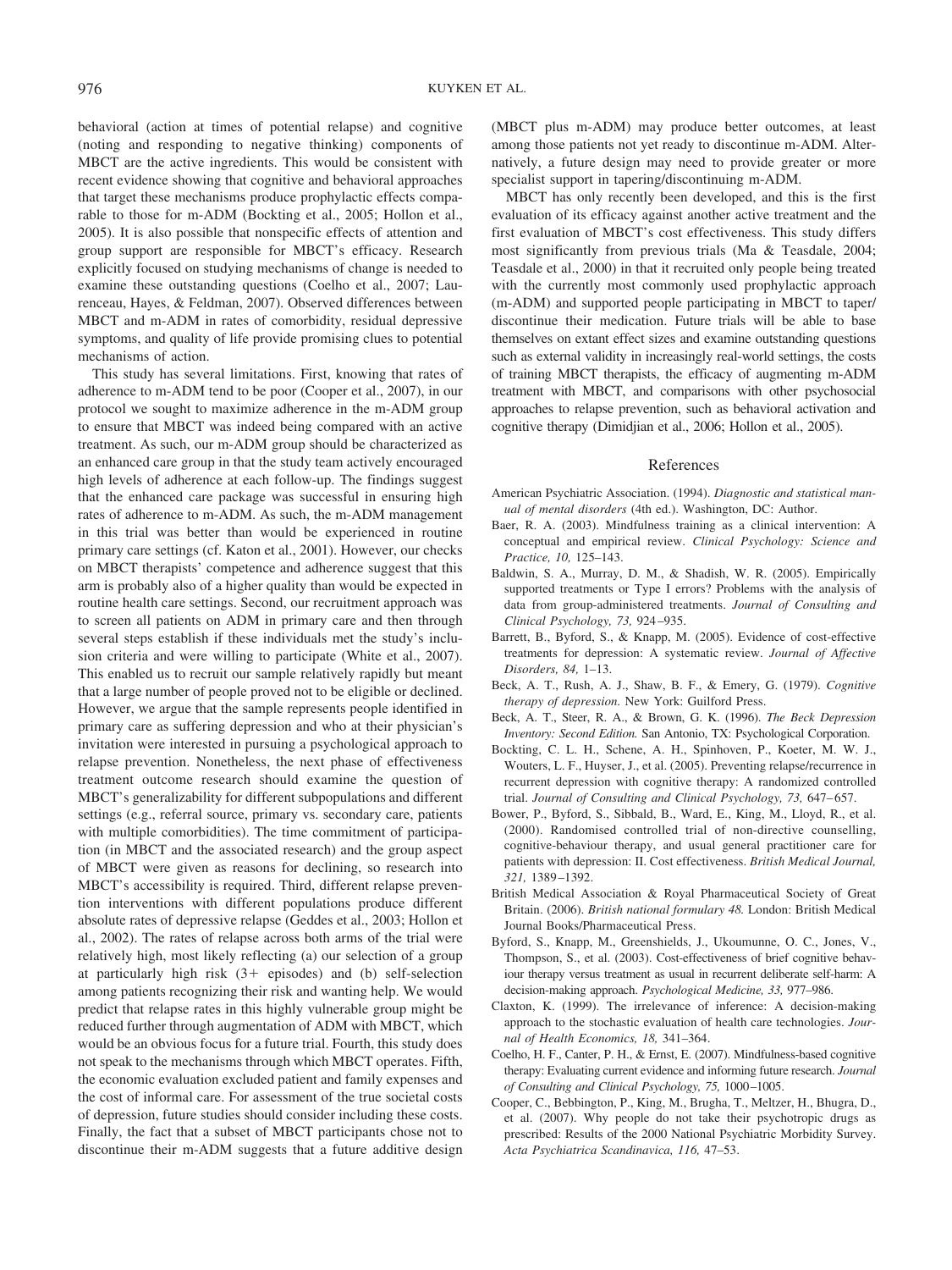- Curtis, L., & Netten, A. (2006). *Unit costs of health and social care.* Canterbury, England: Personal Social Services Research Unit.
- Department of Health. (2006). *National health service reference costs.* London: Author.
- Dimidjian, S., Hollon, S. D., Dobson, K. S., Schmaling, K. B., Kohlenberg, R. J., Addis, M. E., et al. (2006). Randomized trial of behavioral activation, cognitive therapy, and antidepressant medication in the acute treatment of adults with major depression. *Journal of Consulting and Clinical Psychology, 74,* 658 – 670.
- Efron, B., & Tibshirani, R. J. (1993). *An introduction to the bootstrap.* New York: Chapman & Hall.
- Fava, G. A., Rafanelli, C., Grandi, S., Canestrari, R., & Morphy, M. A. (1998). Six-year outcome for cognitive behavioral treatment of residual symptoms in major depression. *American Journal of Psychiatry, 155,* 1443–1445.
- Fenwick, E., Claxton, K., & Sculpher, M. (2001). Representing uncertainty: The role of cost-effectiveness acceptability curves. *Health Economics, 10,* 779 –787.
- First, M. B., Spitzer, R. L., Gibbon, M., & Williams, J. B. W. (1995). *Structured Clinical Interview for DSM-IV Axis I disorder with psychotic screen.* New York: New York Psychiatric Institute.
- Frank, E., Kupfer, D. J., Perel, J. M., Cornes, C., Jarrett, D. B., Mallinger, A. G., et al. (1990). 3-year outcomes for maintenance therapies in recurrent depression. *Archives of General Psychiatry, 47,* 1093–1099.
- Geddes, J. R., Carney, S. M., Davies, C., Furukawa, T. A., Kupfer, D. J., Frank, E., et al. (2003). Relapse prevention with antidepressant drug treatment in depressive disorders: A systematic review. *Lancet, 361,* 653– 661.
- Harper, A., & Power, M. (1998). Development of the World Health Organization WHOQOL-BREF quality of life assessment. *Psychological Medicine, 28,* 551–558.
- Hirschfield, R. M. A., Keller, M. B., Panico, S., Arons, B. S., Barlow, D., Davidoff, F., et al. (1997). The National Depressive and Manic-Depressive Association consensus statement on the undertreatment of depression. *Journal of the American Medical Association, 277,* 333–340.
- Hollon, S. D., DeRubeis, R. J., Shelton, R. C., Amsterdam, J. D., Salomon, R. M., O'Reardon, J. P., et al. (2005). Prevention of relapse following cognitive therapy vs medications in moderate to severe depression. *Archives of General Psychiatry, 62,* 417– 422.
- Hollon, S. D., Munoz, R. F., Barlow, D. H., Beardslee, W. R., Bell, C. C., Bernal, G., et al. (2002). Psychosocial intervention development for the prevention and treatment of depression: Promoting innovation and increasing access. *Biological Psychiatry, 52, 610-630*.
- Judd, L. L. (1997a). Prevalence, correlates, and course of minor depression and major depression in the National Comorbidity Survey: Discussion. *Journal of Affective Disorders, 45,* 28 –29.
- Judd, L. L. (1997b). The clinical course of unipolar major depressive disorders. *Archives of General Psychiatry, 54,* 989 –991.
- Judd, L. L., Paulus, M. P., Zeller, P., Fava, G. A., Rafanelli, C., Grandi, S., et al. (1999). The role of residual subthreshold depressive symptoms in early episode relapse in unipolar major depressive disorder. *Archives of General Psychiatry, 56,* 764 –765.
- Kabat-Zinn, J. (1990). *Full catastrophe living: How to cope with stress, pain and illness using mindfulness meditation.* New York: Delacorte.
- Katon, W., Rutter, C., Ludman, E. J., Von Korff, M., Lin, E., Simon, G., et al. (2001). A randomized trial of relapse prevention of depression in primary care. *Archives of General Psychiatry, 58,* 241–247.
- Katon, W., & Schulberg, H. (1992). Epidemiology of depression in primary care. *General Hospital Psychiatry, 14,* 237–247.
- Keller, M. B., Klerman, G. L., Lavori, P. W., Coryell, W., Endicott, J., & Taylor, J. (1984). Long-term outcome of episodes of major depression: Clinical and public-health significance. *Journal of the American Medical Association, 252,* 788 –792.
- Koopmanschap, M. A., & Rutten, F. F. H. (1996). A practical guide for calculating indirect costs of disease. *Pharmacoeconomics*, 10, 460-466.
- Kupfer, D. J., Frank, E., Perel, J. M., Cornes, C., Mallinger, A. G., Thase, M. E., et al. (1992). 5-year outcome for maintenance therapies in recurrent depression. *Archives of General Psychiatry, 49,* 769 –773.
- Kuyken, W., Orley, J., Power, M., Herrman, H., Schofield, H., Murphy, B., et al. (1995). The World Health Organization Quality of Life Assessment (WHOQOL): Position paper from the World Health Organization. *Social Science & Medicine, 41,* 1403–1409.
- Lau, M. A., Segal, Z. V., & Williams, J. M. (2004). Teasdale's differential activation hypothesis: Implications for mechanisms of depressive relapse and suicidal behaviour. *Behaviour Research and Therapy, 42,* 1001–1017.
- Laurenceau, J. P., Hayes, A. M., & Feldman, G. C. (2007). Some methodological and statistical issues in the study of change processes in psychotherapy. *Clinical Psychology Review, 27,* 682– 695.
- Liu, C. F., Hedrick, S. C., Caheny, E. F., Heagerty, P., Felker, B., Hasenberg, N., et al. (2003). Cost-effectiveness of collaborative care for depression in a primary care veteran population. *Psychiatric Services, 54,* 698 –704.
- Ma, S. H., & Teasdale, J. D. (2004). Mindfulness-based cognitive therapy for depression: Replication and exploration of differential relapse prevention effects. *Journal of Consulting and Clinical Psychology, 72,*  $31 - 40$ .
- Morisky, D. E., Green, L. W., & Levine, D. M. (1986). Concurrent and predictive validity of a self-reported measure of medication adherence. *Medical Care, 24,* 67–74.
- National Institute for Clinical Excellence. (2004). *Depression: Management of depression in primary and secondary care* (Clinical Guideline No. 23). www.nice.org.uk/CG023NICEguideline
- Olfson, M., Marcus, S. C., Tedeschi, M., & Wan, G. J. (2006). Continuity of antidepressant treatment for adults with depression in the United States. *American Journal of Psychiatry, 163,* 101–108.
- Paykel, E. S., Scott, J., Teasdale, J. D., Johnson, A. L., Garland, A., Moore, R., et al. (1999). Prevention of relapse in residual depression by cognitive therapy: A controlled trial. *Archives of General Psychiatry, 56,* 829 – 835.
- Prien, R. F., & Kupfer, D. J. (1986). Continuation drug therapy for major depressive episodes: How long should it be maintained? *American Journal of Psychiatry, 143,* 18 –23.
- Segal, Z. V., Teasdale, J. D., Williams, J. M., & Gemar, M. C. (2002). The Mindfulness-Based Cognitive Therapy Adherence Scale: Inter-rater reliability, adherence to protocol and treatment distinctiveness. *Clinical Psychology & Psychotherapy, 9,* 131–138.
- Segal, Z. V., Williams, J. M. G., & Teasdale, J. D. (2002). *Mindfulnessbased cognitive therapy for depression: A new approach to preventing relapse.* New York: Guilford Press.
- Simon, G. E., Katon, W. J., Von Korff, M., Unutzer, J., Lin, E. H. B., Walker, E. A., et al. (2001). Cost-effectiveness of a collaborative care program for primary care patients with persistent depression. *American Journal of Psychiatry, 158,* 1638 –1644.
- Simon, G. E., Von Korff, M., Ludman, E. J., Katon, W. J., Rutter, C., Unutzer, J., et al. (2002). Cost-effectiveness of a program to prevent depression relapse in primary care. *Medical Care, 40,* 941–950.
- Teasdale, J. D., Segal, Z. V., Williams, J. M. G., Ridgeway, V. A., Soulsby, J. M., & Lau, M. A. (2000). Prevention of relapse/recurrence in major depression by mindfulness-based cognitive therapy. *Journal of Consulting and Clinical Psychology, 68,* 615– 623.
- Thompson, S. G., & Barber, J. A. (2000). How should cost data in pragmatic randomised trials be analysed? *British Medical Journal, 320,* 1197–1200.
- Vanhout, B. A., Al, M. J., Gordon, G. S., & Ruten, F. F. H. (1994). Costs, effects and C/E ratios alongside a clinical trial. *Health Economics, 3,* 309 –319.